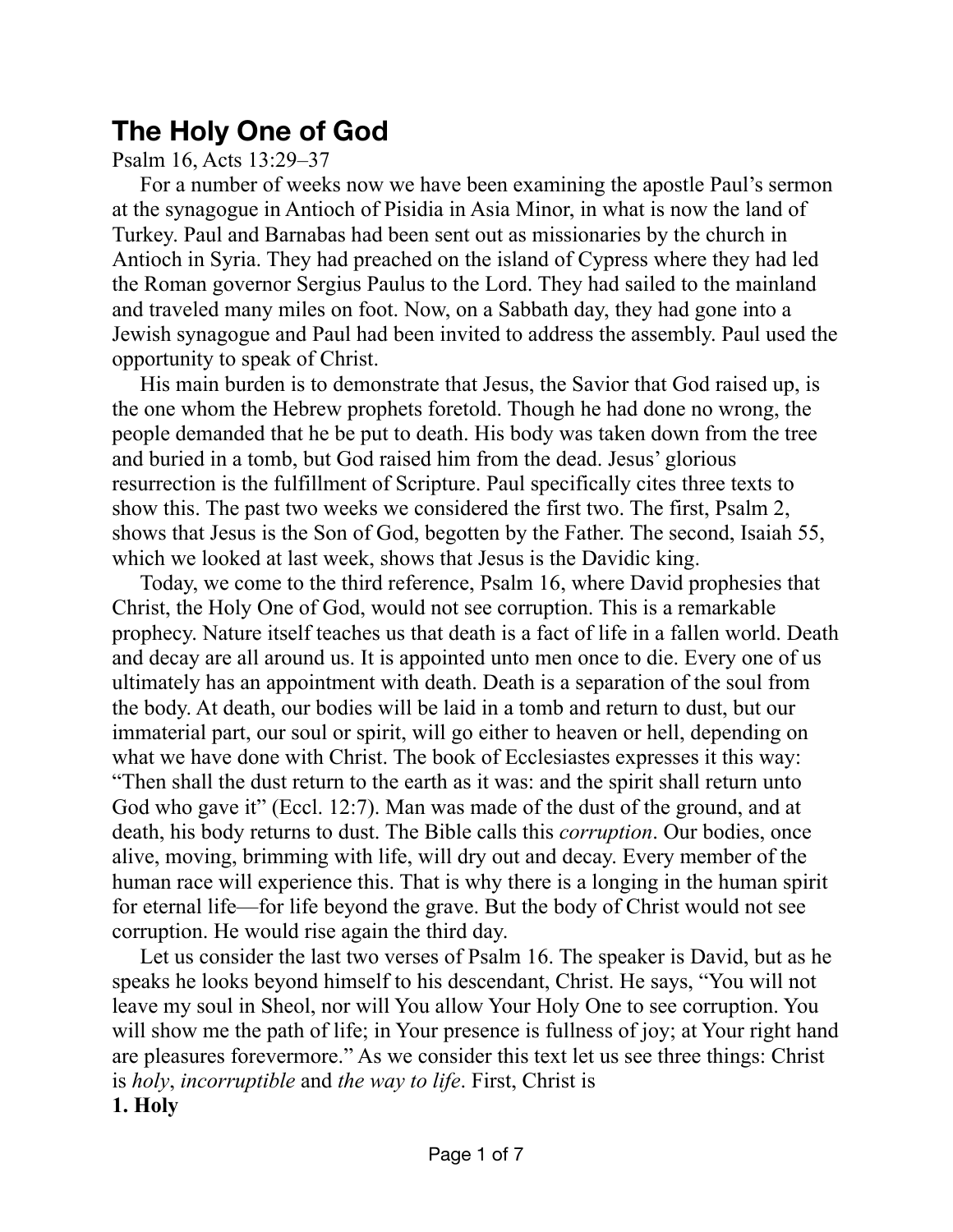David says, "You will not leave my soul in Sheol, nor will You allow *Your Holy One* to see corruption." David uses the remarkable phrase "Your Holy One." This is a different word for *holy* than the one used earlier in the Psalm in the phrase "As for the saints who are on the earth, 'They are the excellent ones, in whom is all my delight'" (v. 3). The phrase "As for the saints" could be translated "As for the holy ones." The word here means *the set-apart ones*. This is the word used in Isaiah 6, where Isaiah has a vision of the Lord, high and lifted up, sitting on a throne, and the angelic beings cry out, "Holy, holy, holy is the LORD of hosts": קַדוֹשׁ קֲדוֹשׁ ד ותֹ אָב ְצ יהוה. God is set apart, he is distinct from all the creatures. And we, his people, are to be holy. He says, "Be ye holy, for I am holy" (1 Pet. 1:16). As God is distinct from all the creatures, so we, his people, are to be distinct from the world. The people of the world are lost, dead in trespasses and sins. They are selfish. Their whole focus is on themselves and their own happiness. They have no time for God, no time for holy things, no time for the worship of him with whom we have to do, no time to get ready for judgment day. We, the people of God, are to be distinct from the people of this world. We must not adopt the world's way of thinking, the world's habits, the world's preoccupations. We are to be holy to the Lord—set apart to him. Our presence as the people of God is a witness to our neighbors. We, like David, are to delight in the people of God. We should love to worship with God's people, to spend time with God's people. "As for the saints who are on the earth, 'They are the excellent ones, in whom is all my delight.'"

But here, at the end of the Psalm, David says, "You will not leave my soul in Sheol, nor will You allow *Your Holy One* to see corruption." Instead of the word ושָּׁד he uses the word הֲסִיד. In recent weeks I have spoken about the word הֲ meaning *mercy*, *kindness*, *covenantal faithfulness*. A person who is יד ִסָח is a person who practices דֶסֶח. God is merciful, kind, faithful to his covenant. We, his people, likewise are to be merciful, kind, faithful. By the Spirit's power we are to bring forth the fruit of good character, showing by our attitude and actions that we belong to Christ. This word is the word David uses in the phrase "Your Holy One." Christ is יד ִסָח. He, like the Father, is merciful, kind and faithful, showing steadfast love to his people.

But notice how he uses the word *Your Holy One* in this context. Christ is not just *the* Holy One, he is *Your* Holy One. This is a prayer. David has been speaking to "the LORD" (יהוה, v. 5). Now he speaks of his descendant, the Lord Jesus Christ, and praying to the Father he calls him "Your Holy One." Here is an intimation of the First and Second Persons of the Trinity. He speaks, as it were, to the First Person of the Holy Trinity and says, "Your Holy One," that is, the Second Person of the Holy Trinity. He doesn't just say, "O LORD, you are holy." Of course that is true, and it is said other places in the Bible. He speaks to Yahweh, whom we know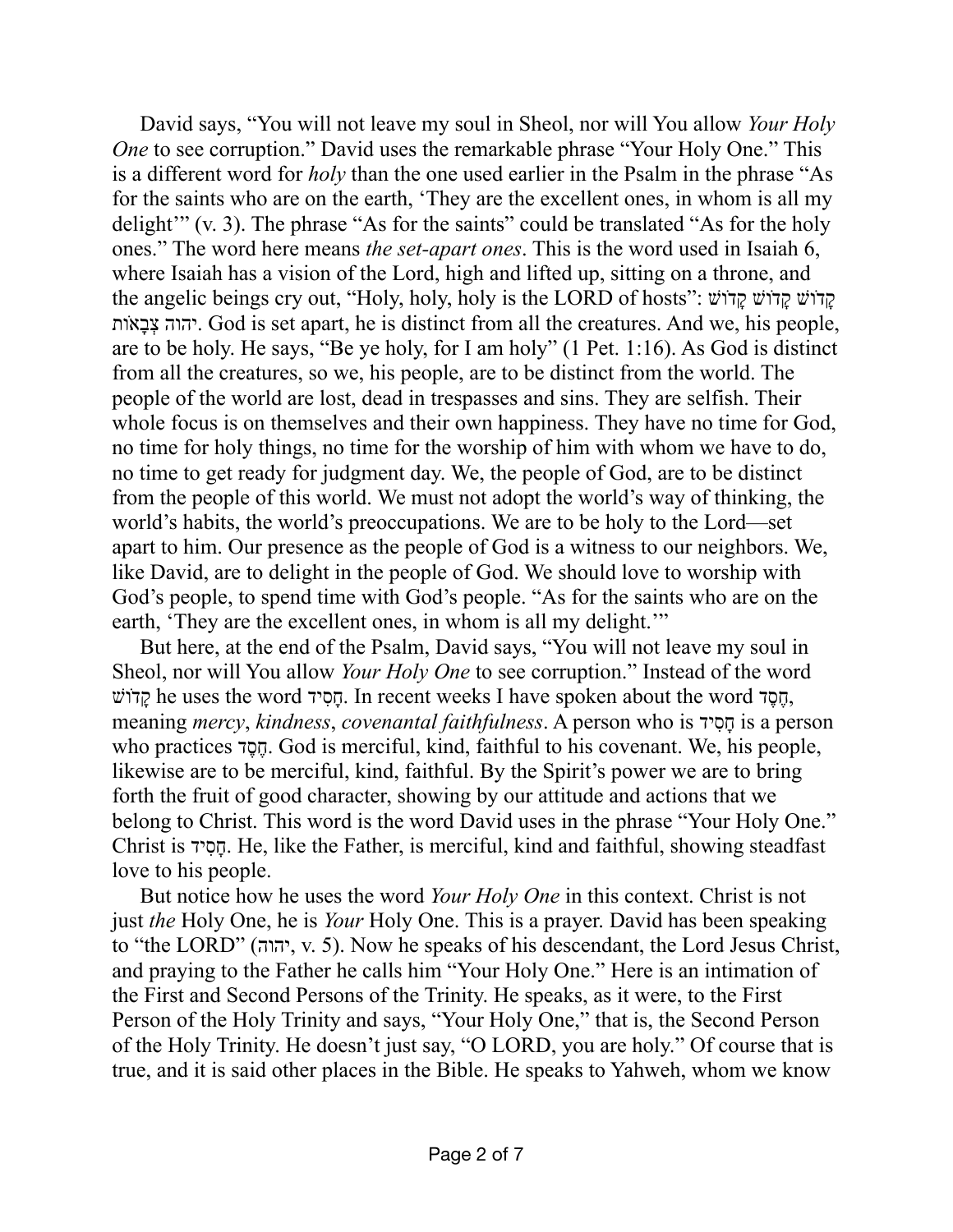from the context is God the Father, and speaks of God the Son: "*Your* Holy One." This Holy One is the Holy One *of God*, the Second Person of the Holy Trinity.

<span id="page-2-2"></span>There have been various Jewish movements in history known as חֲסִידִים, the holy ones. These were Jews who were scrupulous in their observance of Jewish law, and even went beyond the legal requirements of ritual and ethical Jewish observance in their daily life.<sup>[1](#page-2-0)</sup> But of course the Bible informs us that "we are all as an unclean thing, and all our righteousnesses are as filthy rags" (Isa. 64:6). No matter how carefully or scrupulously we try to obey God, we can never measure up to his standard, which is absolute perfection. This is why we, like Paul's hearers in the synagogue in Antioch of Pisidia, need a Savior, and that Savior is the Lord Jesus Christ. We cannot earn our own salvation, we can only depend on the finished work of Christ, God's יד ִסָח, his Holy One. Here is the one who through every moment of his life practiced דֶסֶח, God's mercy, kindness, covenantal faithfulness. Jesus Christ is truly the Holy One of God. Second, notice with me that Christ is

## **2. Incorruptible**

<span id="page-2-3"></span>Again, the inspired words are "You will not leave my soul in Sheol, nor will You allow Your Holy One to see corruption." The Father would not allow his Holy One to see corruption. These words teach us that Jesus' body was incorruptible. When it lay in the tomb of Joseph of Arimathea for three days and nights it didn't begin to decay. In a fallen world this is utterly contrary to nature. Nature itself teaches us that bodies begin to decay at death. When Jesus stood in front of the tomb of his friend Lazarus and gave the command, "Take away the stone," Martha, the sister of the deceased, protested: "Lord, by this time there is a stench, for he has been dead four days." How did Martha know that her brother's corpse would be stinking after four days? She knew it from nature. Humans can learn a lot from nature. Paul says, "Doth not even nature itself teach you, that, if a man have long hair,it is a shame unto him?"<sup>[2](#page-2-1)</sup> Nature teaches us things. It tells us about hair length. It teaches us about the movements of the stars and heavenly bodies. God is a God of order, and the material universe reflects that order. But there are limits to what nature can teach us. Nature cannot explain to us the origin of matter, or the origin of life. Nature has to be explained by the word of God. Only God was around at the beginning of creation, so only God can explain the origin of the created order and the origin of life. The study of astronomy, or chemistry, or biology, or physics, or anatomy, or medicine is worthwhile, and the Christian can benefit from scientific studies, but the opinions of scientists, like all human opinions, are fallible. All assertions must be tested by Scripture, God's infallible

<span id="page-2-0"></span>[<sup>1</sup>](#page-2-2) https://en.wikipedia.org/wiki/Hasid

<span id="page-2-1"></span>[<sup>2</sup>](#page-2-3) 1 Cor. 11:14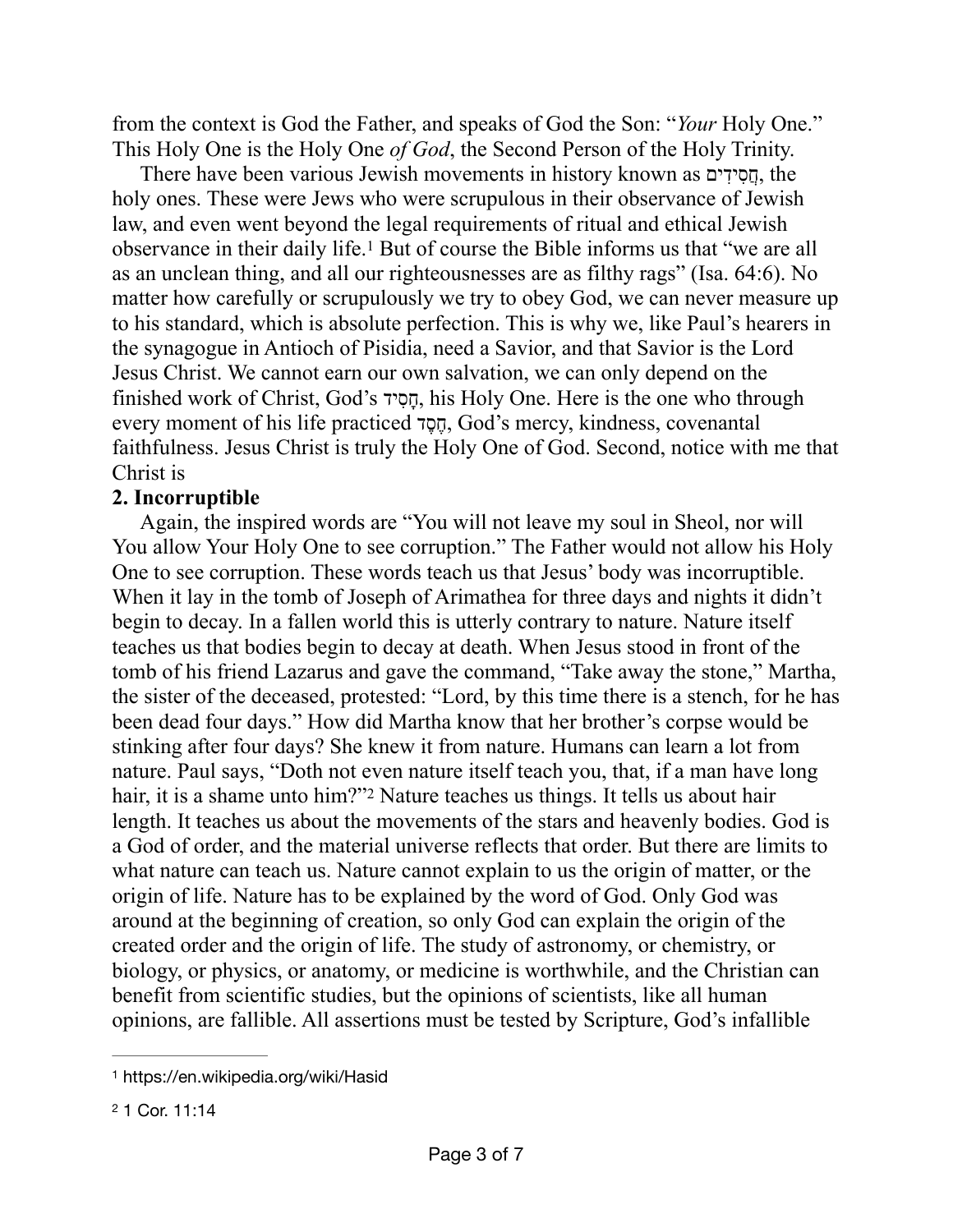word. Opinions of scientists that are at variance with God's infallible word are wrong. Jesus said, "Thy word is truth." For the Christian, that settles the matter. By all means let us learn and benefit from true science, but when scientists speculate about origins, that is not science but opinion.

<span id="page-3-1"></span>Martha knew that when the grave of her brother Lazarus was opened, there would be a terrible stench, owing to the decay of the corpse. Jesus demonstrated his deity by raising him from the dead. Lazarus was restored to life and lived for years afterward. But when Jesus himself was executed on a cruel Roman cross, and his body laid in a borrowed tomb, his body did not decay. Why! Because at his incarnation, when he was conceived in the womb of the Virgin Mary, "two whole, perfect, and distinct natures, the Godhead and the manhood, were inseparably joined together in one person," as our Confession teaches.<sup>[3](#page-3-0)</sup> This is nothing short of a miracle. Jesus had to be both fully God and fully man in order to accomplish our salvation. The Father loved us so much that he sent his divine Son to take on human flesh, yet he did not give up his deity. As man he died upon the cross, yet his deity gave infinite worth to his sacrifice of himself. Christ's death was sufficient to save every member of the human race, but it was intended to save only those whom the Spirit would bring to true faith. His death was sufficient for all, yet efficient only for the elect. At death Jesus' soul would go to Sheol, the abode of the dead. As Peter teaches, he was "put to death in the flesh but made alive by the Spirit, by whom also He went and preached to the spirits in prison" (1 Pet. 3:18– 19). He went to the abode of the dead and heralded the good news of the accomplishment of his sacrificial death to the righteous dead who there awaited the final resurrection. He assured them that the work of redemption was finished. His sacrificial death which atoned for the sins of all the elect in every age was now an accomplished fact. They, too, will rise again at the last day.

But though the crucified Christ went to Sheol, the abode of the dead, his body, lying in a tomb outside Jerusalem, did not decay. As Calvin eloquently put it, "The life of Christ will be exempted from the dominion of the grave, inasmuch as his body, even when dead, will not be subject to corruption." As Paul would state, death would not have dominion over him. He would rise again the third day, according to the Scriptures. Again to quote Calvin, "we know that the grave of Christ was filled, and as it were embalmed with the life-giving perfume of his Spirit, that it might be to him the gate to immortal glory." Yes! The Third Person of of the Holy Trinity was with the Second Person as his body lay in the tomb. Christ arose the third day, and because he arose, we who put our trust in him shall rise also at the last day. Listen again to Paul's words spoken in the synagogue in Antioch of Pisidia: "He raised Him from the dead, no more to return to

<span id="page-3-0"></span>[<sup>3</sup>](#page-3-1) https://opc.org/wcf.html#Chapter\_08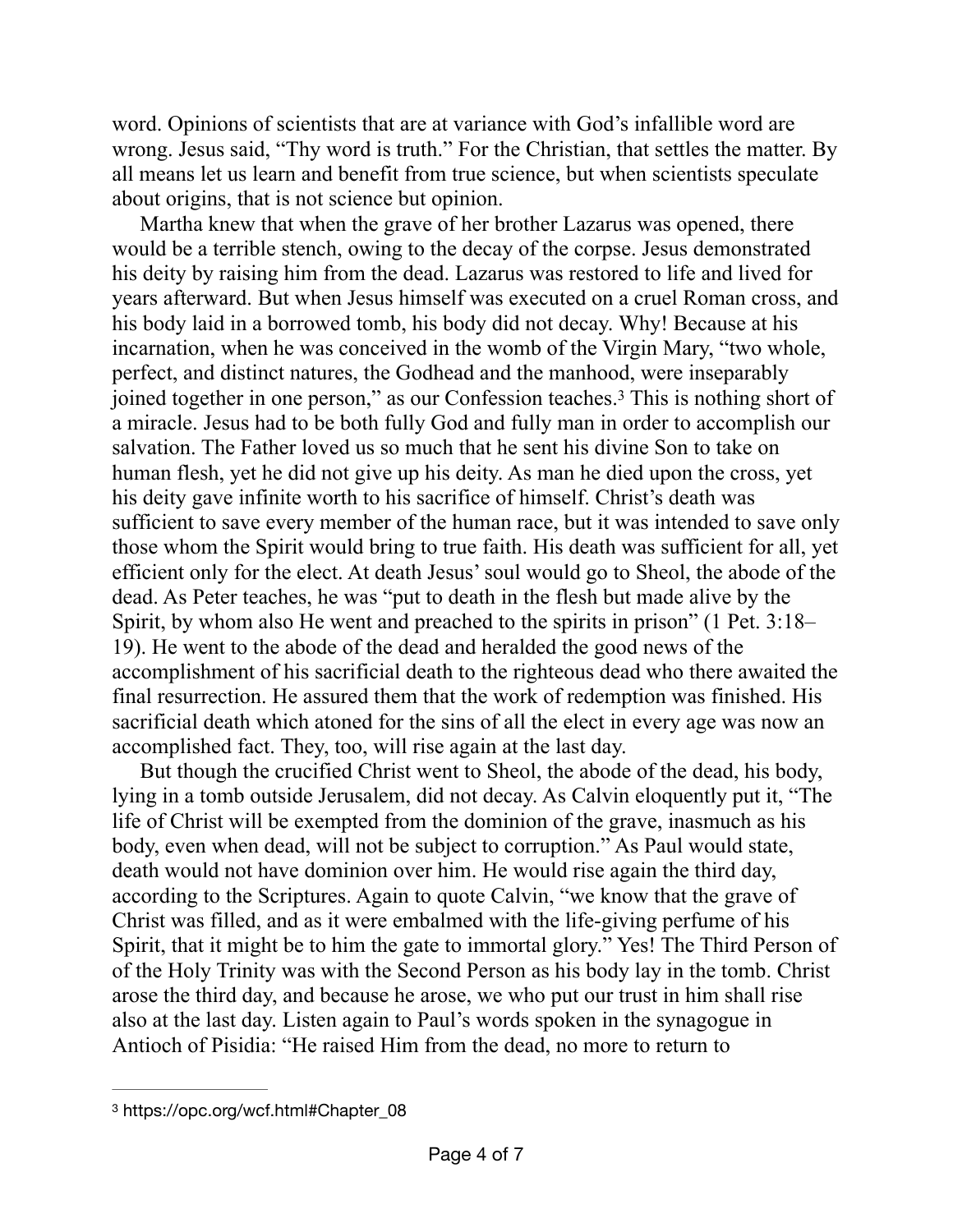corruption." Then shortly afterward he quoted the sixteenth Psalm: "You will not allow Your Holy One to see corruption."

If Jesus' body was incorruptible, that means he is unchangeable. He is the same yesterday, today and forever. That means he is utterly reliable. We can depend on him, no matter what. He never for one moment ceased being "very God of very God." He "ever liveth" to make intercession for his saints. It is only through his perpetual intercession that we who have fled to him for salvation have hope in this life and in the life to come. And this brings us to our third point,

## **3. The way to life**

Hear the last two verses of Psalm 16 once again, "You will not leave my soul in Sheol, nor will You allow Your Holy One to see corruption. You will show me the path of life; in Your presence is fullness of joy; at Your right hand are pleasures forevermore." Because Christ's soul was not left in Sheol, because the Father would not allow his Holy One to see corruption, David had the assurance that God would show him the path of life. He could look forward to fulness of joy in the presence of God. He could look forward to eternal pleasures at God's right hand the throne of the risen, ascended, glorified Christ.

These blessings David describes are not for him alone, but for all those who put their trust in Christ. If you are trusting in Christ alone for your salvation, if you are endeavoring to walk with him in this life, then these blessings are for you too! O fellow-believer, your Savior is the path of life—the way, the truth and the life. Salvation is to be found in him. Neither is there salvation in any other, for there is no other name under heaven given among men by which we must be saved.

Throughout human history man has been searching for the fountain of youth. As we look at ourselves in the mirror we realize that we are getting older. Our skin starts to sag, our hair turns grey and begins to fall out. We might attend a family reunion and notice that everyone is looking older. Then it dawns on us that we look older too! People try diets or cosmetics or exercise that promise to take years off our appearance, and sometimes these help—for a time. But in the end we realize that aging is inevitable. One day we, too, will draw our last breath. But the Christian need not worry. Though death approaches, Christ is the life. He is our only comfort in life and in death. He is the way to life for those who believe in him. It is vain to trust in anything else. Only Christ has conquered death, only Christ can lead us to glory. Only Christ could say to his disciples, "where I go you know, and the way you know." And even those who had followed him around personally for over three years still had questions. Thomas said to Him, "Lord, we do not know where You are going, and how can we know the way?" Jesus' reply was for Thomas—and it is for all who put their trust in Christ—"I am the way, the truth, and the life. No one comes to the Father except through Me." Yes, Jesus is the only way to the Father.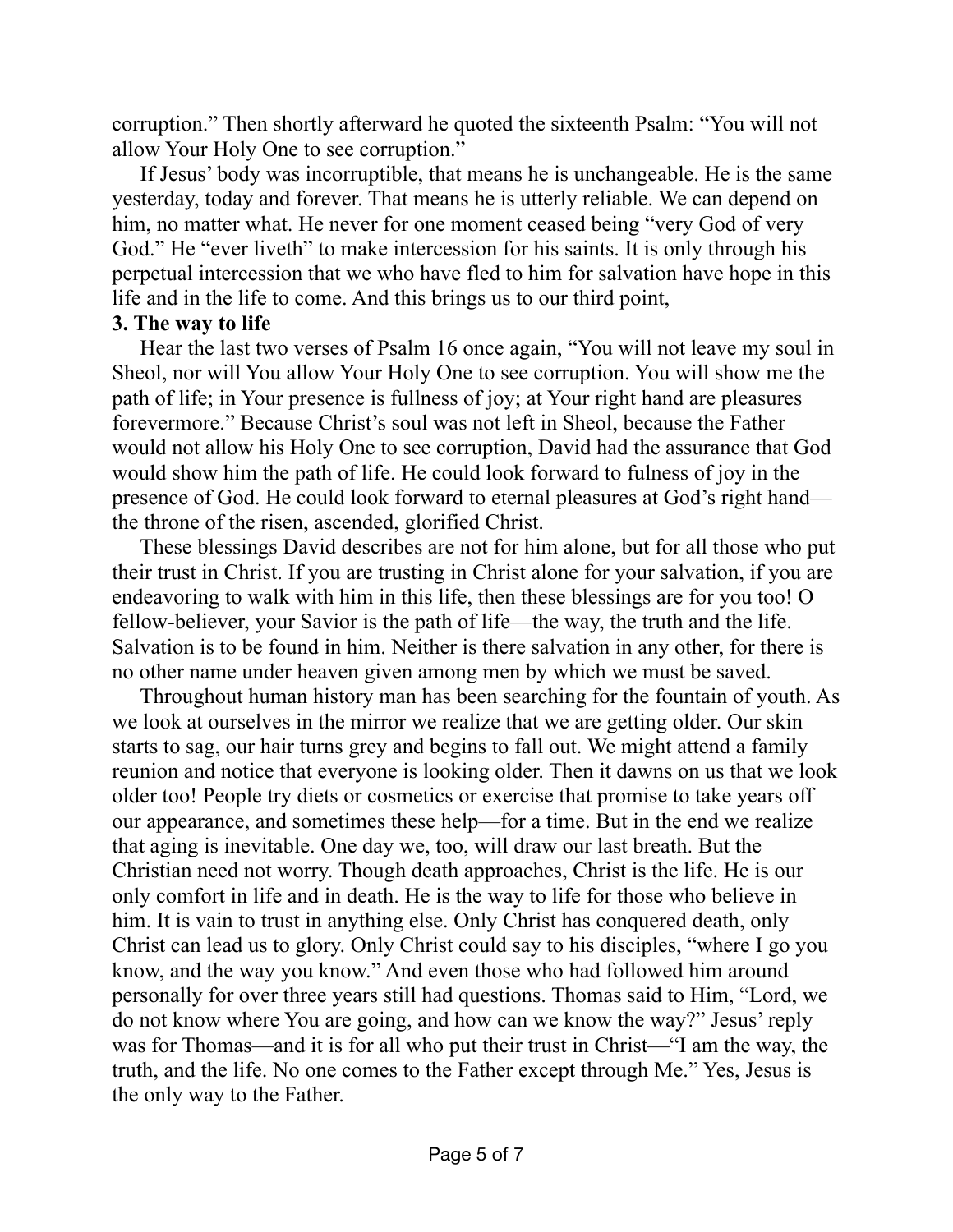This is a message that needs to be brought to every man, woman and child on the face of the earth. Christ is the way to life—eternal life forever, abundant life here on this earth. The pleasures of sin are but for a season. In the Father's presence is fullness of joy—joy that cannot be contained, joy that cannot be improved upon. The world offers us entertainment, the world offers us concerts, the world offers us travel. These things have their place. God gives us richly all things to enjoy. The Christian praises him as the giver of every good and perfect gift in this life, and the one who blesses us with all spiritual blessings in the heavenly places in Christ.

But there are millions who haven't heard. The church is the kingdom of our Lord Jesus Christ, the place where God is worshipped and the good news of salvation is preached. But just as the church in Antioch in Syria sent out missionaries to take the gospel to the regions beyond, so the church in our own day sends out missionaries to take the gospel of the grace of God in Christ to places it has heretofore not penetrated. The Orthodox Presbyterian Church, through its Committee on Foreign Missions, sends out laborers to the foreign fields. Yesterday we had the privilege of hearing how the gospel is going forth in Uruguay, a nation that over the last century had tried to expunge all vestiges of religion from its borders and and establish a completely secular society. Even the names of streets and thoroughfares were changed, to make people forget about the religious roots of their society. Uruguay today is known as the most secular country in South America. People work seven days a week in the pursuit of economic security. The question was asked yesterday, "What about the influence of the Roman Catholic Church?" The answer: there isn't any. The people of Uruguay are for the most part thoroughgoing secularists. There is almost no knowledge of the Scriptures. Crime is rampant. Cars, if they can be afforded at all, must be kept in garages at night; otherwise they will be vandalized. Psychological problems abound. Almost everybody has a personal therapist. There is much unhappiness and depression.

The Orthodox Presbyterian Church has spent a lot of money over the last ten years to send missionary-evangelists to Uruguay. Why? Because people there need Christ, and the only hope for the nation is the gospel. Furthermore, the church has received the Great Commission: "Go ye into all the world, and preach the gospel to every creature." These are the church's marching orders, given to her by Christ, our King. "O Zion, haste, your mission high fulfilling, to tell to all the world that God is light; that he who made all nations is not willing one soul should perish, lost in shades of night. Publish glad tidings, tidings of peace; tidings of Jesus, redemption and release." Christ is in this age building his church, his kingdom, his Zion. All who love the Lord Jesus Christ long to see the fulfillment of the Great Commission, looking for the day when the full number of the elect will be safely home in heaven in the presence of Christ. Our Lord is even now establishing his